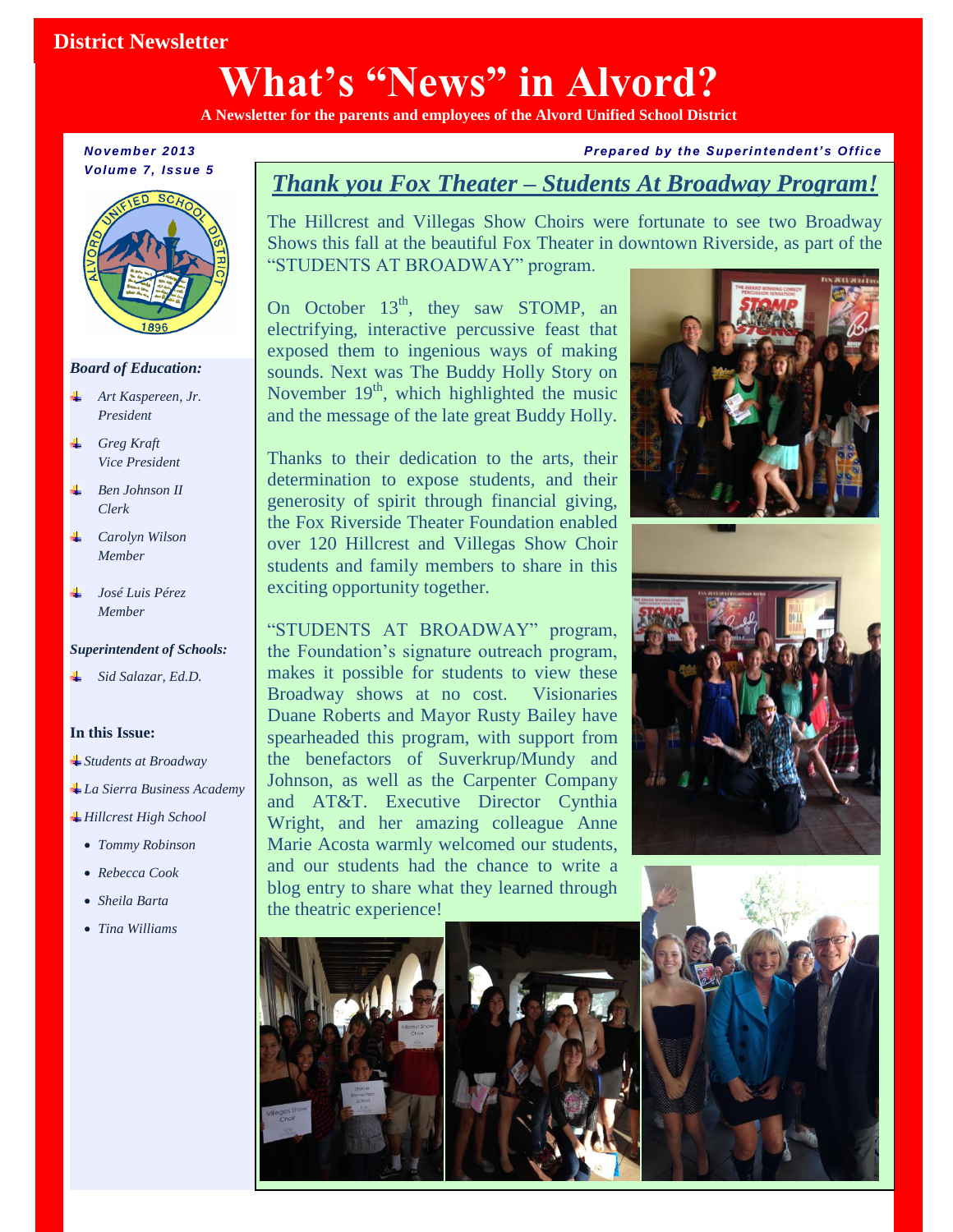**District Newsletter** *LSHS Business Acaedmy Participates in Events* **Page 2 of 4**

# *La Sierra Business Academy*

The La Sierra Business Academy has had a bright start to the 2013-2014 school year! Members have participated in numerous study trips and community events, including:

- Children's Hospital of Orange County (CHOC) Walk at the Park fundraiser
- Working Wardrobes, a non-profit organization in Costa Mesa that helps people get back on their feet and re-enter the professional world
- $\triangleright$  Goodwill, where they toured the headquarters and saw day-to-day operations
- > California State University, Fullerton
- Hosting a very successful Mentor Activity with over 30 Community Business Affiliates
- $\triangleright$  Inland Empire's Largest Mixer
- $\triangleright$  Los Angeles Small Business Expo









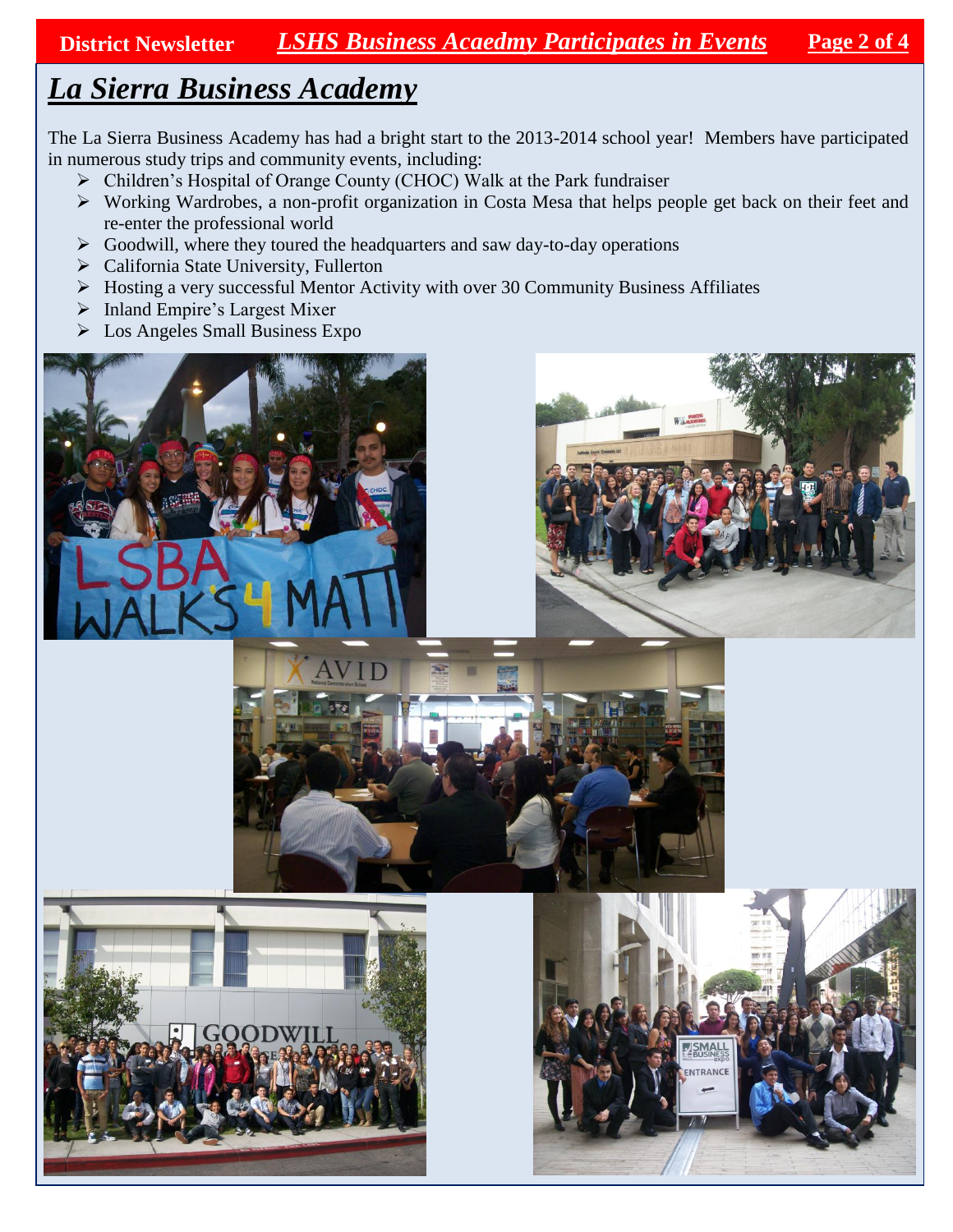## **District Newsletter** *Board of Education Recognitions*

# *Student of the Month*

Hillcrest High School is proud to recognize **Tommy Robinson** as the Alvord Unified School District Student of the Month for November 2013.



Tommy is a  $10<sup>th</sup>$  grade student at Hillcrest High School. As an AP and honor student, Tommy is constantly working towards academic excellence. He is involved in Choir, Christian Club, Volleyball and ASB. His is an excellent leader and a valuable member of Hillcrest's Associated Student Body. His initiative and drive in ASB is benefiting all students at Hillcrest by bringing new and invigorating ideas forward. His positive energy and spirit are valued and appreciated.

It is a great pleasure to honor **Tommy Robinson** as the Alvord Unified School District Student of the Month for November 2013.

# *Certificated Employee of the Month*

Hillcrest High School is proud to recognize **Rebecca Cook** as the Alvord Unified School District Certificated Employee of the Month for November 2013.

Ms. Cook has gracefully stepped into the leadership role as ASB Director this year. She has done a phenomenal job with organizing and supporting the Associated Student Body. Thanks to Ms. Cook, Hillcrest celebrated its first pep rally and club rush carnival. Ms. Cook and her students have big plans for creating a wonderful school culture that supports student success at Hillcrest. In addition to all of her work with ASB, Ms. Cook teaches two classes in mathematics. Her energy and enthusiasm make school fun for staff and students.

It is a great pleasure to honor **Rebecca Cook** as the Alvord Unified School District Certificated Employee of the Month for November 2013.